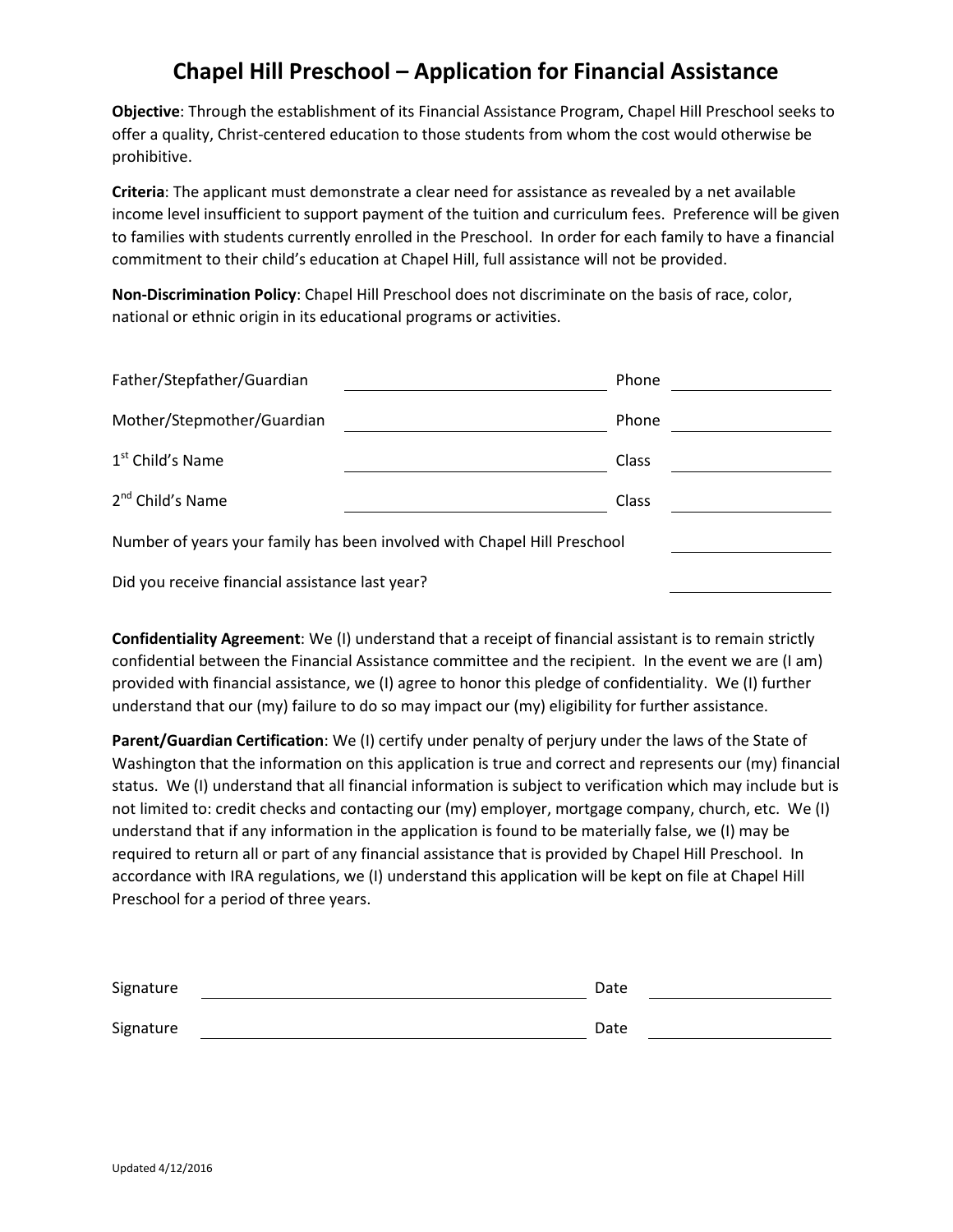## **Chapel Hill Preschool – Application for Financial Assistance**

**Summary**

| <b>Total income</b>           |  |
|-------------------------------|--|
| (+) Other income sources **   |  |
| (-) Minus:                    |  |
| Savings                       |  |
| Giving                        |  |
| Housing                       |  |
| Food                          |  |
| <b>Utilities</b>              |  |
| Transportation                |  |
| Insurance                     |  |
| <b>Other Expenses</b>         |  |
| Debt                          |  |
| = Total Available for Tuition |  |

*\*\* Disclose any other funds available for living expenses and tuition, including assistance from grandparents, relatives, friends, etc.*

## **Further Narrative Explanation**

Please describe your family circumstances and why you are applying for financial assistance.